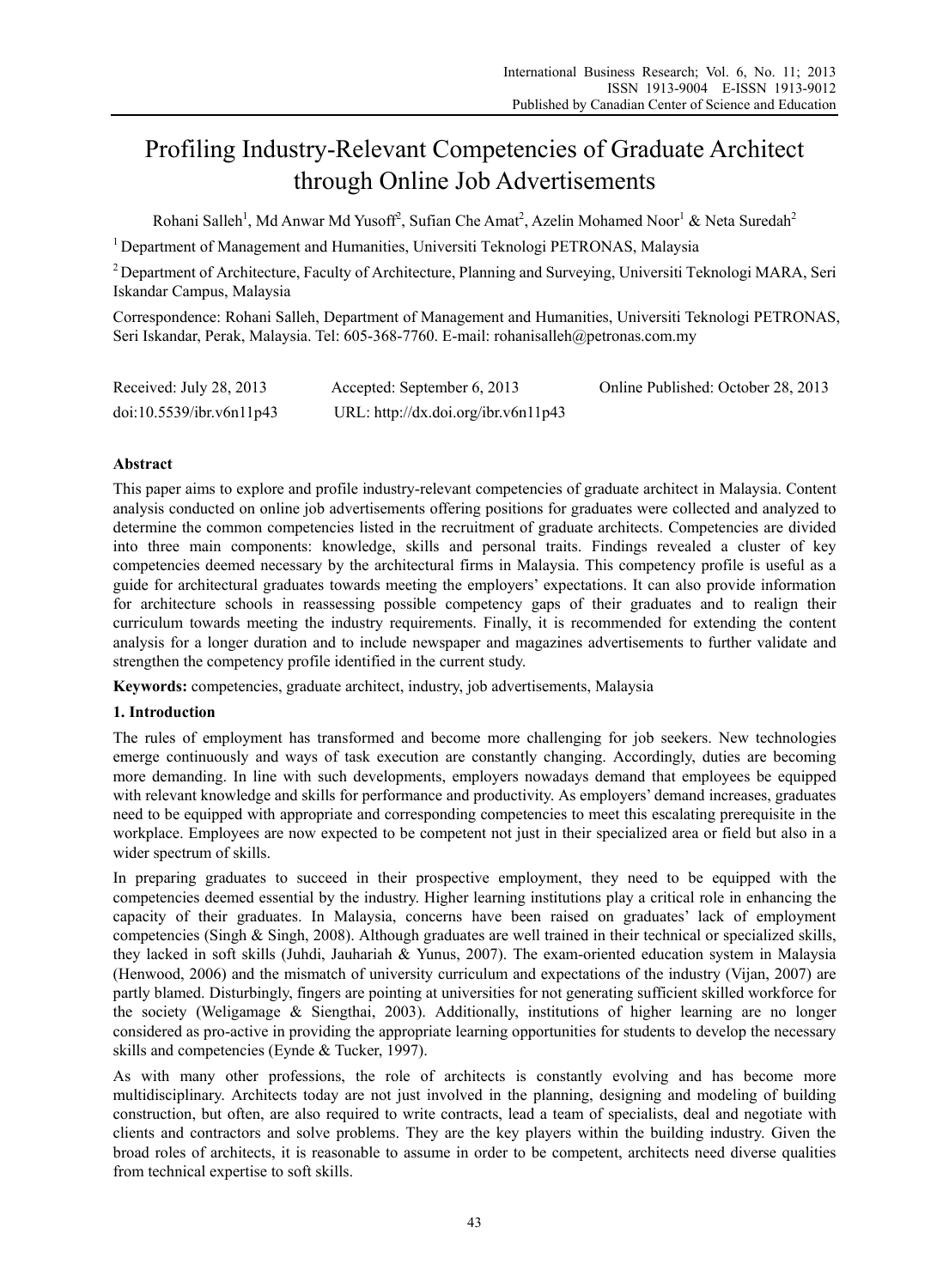There is a vital need for identifying and understanding marketable qualities of graduate architects in Malaysia. To date, there is a deficiency in studies which specifically address the competencies of graduate architects in Malaysia. Therefore, this exploratory study aims to fill this gap by investigating and identifying workplace competencies of graduate architects. These competencies are gathered through content analysis of online job advertisements for graduate architects in Malaysia.

# **2. Competency**

Before delving further into trying to identify competency components of graduate architects, it is worthwhile to define the term competency. According to the Australian Institute of Quantity Surveyors, competency is "*the ability to perform the activities within an occupation to the standard expected for employment*" (Australian Institute of Quantity Surveyors (AIQS)). Other scholars have defined it as "*a composite of skills, knowledge, attitudes or traits*" (Grzeda, 2005), the trait and knowledge that contribute to work performance (McLagan, 1983) and "*a combination of relevant attributes that underlie aspects of successful professional performance*" (Moore, Cheng & Dainty, 2002).

In reviewing the literature, there seem to be no single definition of the term competency. The diverse perspectives on how competency is defined indicated the presence of conceptual confusion and fuzziness felt by both scholars and practitioners (Sultana, 2009). Concerns over this issue and its possible negative implications have recently been raised by Jackson (2010). He explained: "... empirical studies on graduate employ ability liberally adopt different terms for competencies, resulting in confused findings which are often used to form the back bone of employ ability skills programs in HEIs throughout the UK, Australia and USA. This lack of clarity and uniformity drastically heightens the risk of HEIs developing competencies not prioritized by employers, leading to inefficient use of public funding and reduced impact of efforts to address the graduate skills gap" (Jackson, 2009).

Although it is recognized that diverse views have been used, it is vital that before proceeding further into identifying competency of graduate architects, clear conceptualization over the term is presented. In general, there seems to be some common elements in the above definitions, namely knowledge, skills, abilities and personal attributes. Knowledge and skills will "make-up" the right individual to fit the job scope of graduate architects as the employers expected. In addition, employers also seek individuals with the right personal attributes who fit well with the environment of the industry. Thus, it can be concluded that to be competent, a person not only requires the right knowledge and skills but also the right personal attributes. Competency thus, is the ability of an individual to perform his duties effectively and efficiently which requires the possession of specific knowledge, skills and personal attributes deemed important to both the job requirements and context of the industry.

It seems essential then a holistic view on architecture competency framework to include three major components, namely knowledge, skills and personal attributes. Therefore, this study proposes that the competency components to be viewed and measured, as presented in Figure 1. Knowledge, skills and personal attributes form an important triad of making a competent architect.



Figure1. Competency framework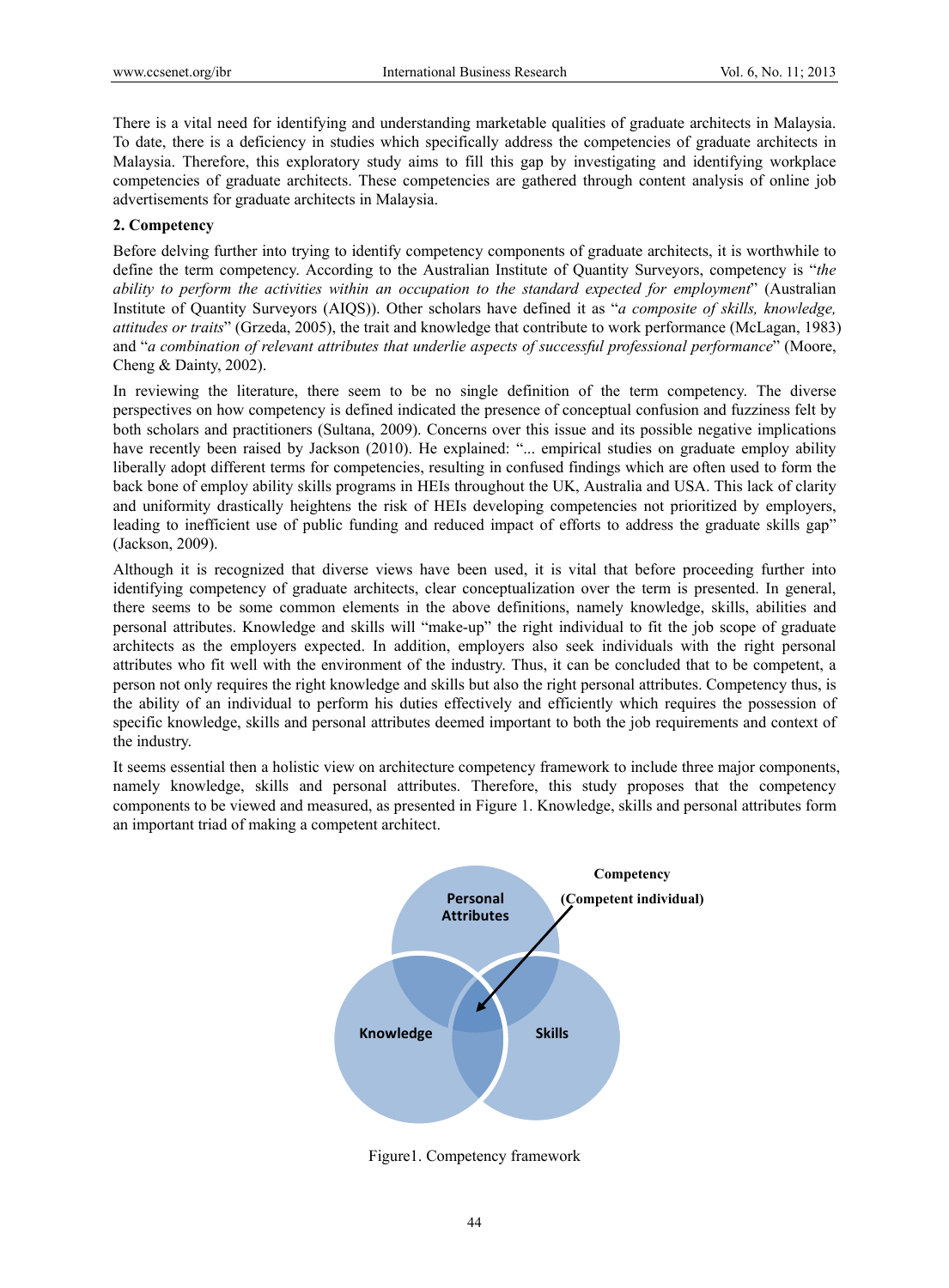# **3. Architectural Education and Skills**

Architects are often acknowledged as products of the current architectural design education. Architectural design education, like most other types of education, reflects the values of the professions and society at large with the process of design education that is said to be interdependent and ever so often created in the field of tension between reasons, emotions and intuitions; that touches almost everything related to humanism. This complexity in dealing with problems and 'designing' the solutions is the very essence of the architectural education (Salama, 2008).

In Malaysia, an architecture graduate who holds Part 1 and Part 2 Degrees in Architecture qualifications are recognized by the Board of Architects Malaysia or *Lembaga Arkitek Malaysia* (LAM) and can be officially be acknowledged an 'architect'. These two qualifications are the equivalent to RIBA (Royal Institute of British Architects), RAIA (Royal Australian Institute of Architects), RIAS (Royal Incorporation of Architects in Scotland) and NZIA (New Zealand Institute of Architects Incorporated) qualifications. These graduates abide by the Architect Act 1967 and Architects Rules 1996 (Rule 17), including the Code of Professional Conduct for Professional Architects as specified in sub-rule 28(2) of the Architects Rules 1996. A graduate with Part I and Part 2 qualifications are then permitted to sit for the LAM Part 3 examination which upon success allows them to be registered as 'professional architects'. In this study, we use the term 'graduate architect' to differentiate from the 'professional architect' who has passed the LAM Part 3 examination.

According to LAM, there are some basic skills needed by an architect. These include planning, building construction knowledge, design skills, written and oral communication skills, architectural communication skills and CAD skills. Malaysian Institute of Architects, an important body that represents architects in Malaysia, states that architects need to acquire the following skills: planning, building design, landscape design, urban design, interior design, leading and coordinating, liaising and supervision.

Basically, the architectural education curriculum in Malaysia has four major fields namely History/Theory, Technology, Design and Professional Practice, with the overall aim is to ensure that the students "*receive a balanced education of these fields, as their value judgment of multifaceted issues will influence their architectural design output*" (Ibrahim, 2008). A recent study (Amat & Azhar, 2010) has demonstrated noticeable interest amongst students and tutors at an institution of higher education on current global issues such as environmental sustainability. The study has empirically established that if the knowledge acquired by the students and the emphasis level by tutors on similar issues can be increased, the students' ability to consider comparable issues in their design can also be improved. It is also suggested that periodic monitoring can be useful whilst at the undergraduate level to ensure effective attributes or traits are instilled or well before the students graduated into the world of professional practice (Amat & Azhar, 2010; Amat, 2009).

A study by Thinker and Butt (2004) revealed problems on learning and understanding of construction related subjects in that, little effort is consciously exerted to coordinate on-going design projects with construction assignment. Correspondingly the effectiveness of architectural education is constantly being scrutinized and the designer's ability to affect meaningful changes to the physical environment that we live in today is also being critically appraised (Sanoff, 1995). Hence, there exist gaps between current architectural education and the subsequent practice of architecture which evidently results in numerous pitfalls and problems for the built environments (Yunos, 2000).

A survey conducted on graduates majoring in architecture by the 2004 College of Design Alumni of Iowa State University (2004) found that design skill, math and sciences skills were perceived as less important by employers than the emphasis that had been placed in the curriculum by the university. The findings have triggered recommendation for the college to place more emphasis on areas such as presentation skills, critical thinking, problem solving, human behavior and work ethics. All these views have provided useful hints on the importance to constantly monitor university curriculum so students will be taught on competencies required at the workplace.

Changes in the construction industry, technological advances and rapid growth in information, have made it a necessity for those in the industry to keep their knowledge and skills updated. According to Nicol and Pilling (2000), architects need to "*become more skilled in human dimensions of professional practice and more adaptable, flexible and versatile over the span of their professional careers"*. Architecture education, as they added, must adapt to changes in the industry and assist students to develop the skills, strategies and attitudes needed for professional practice.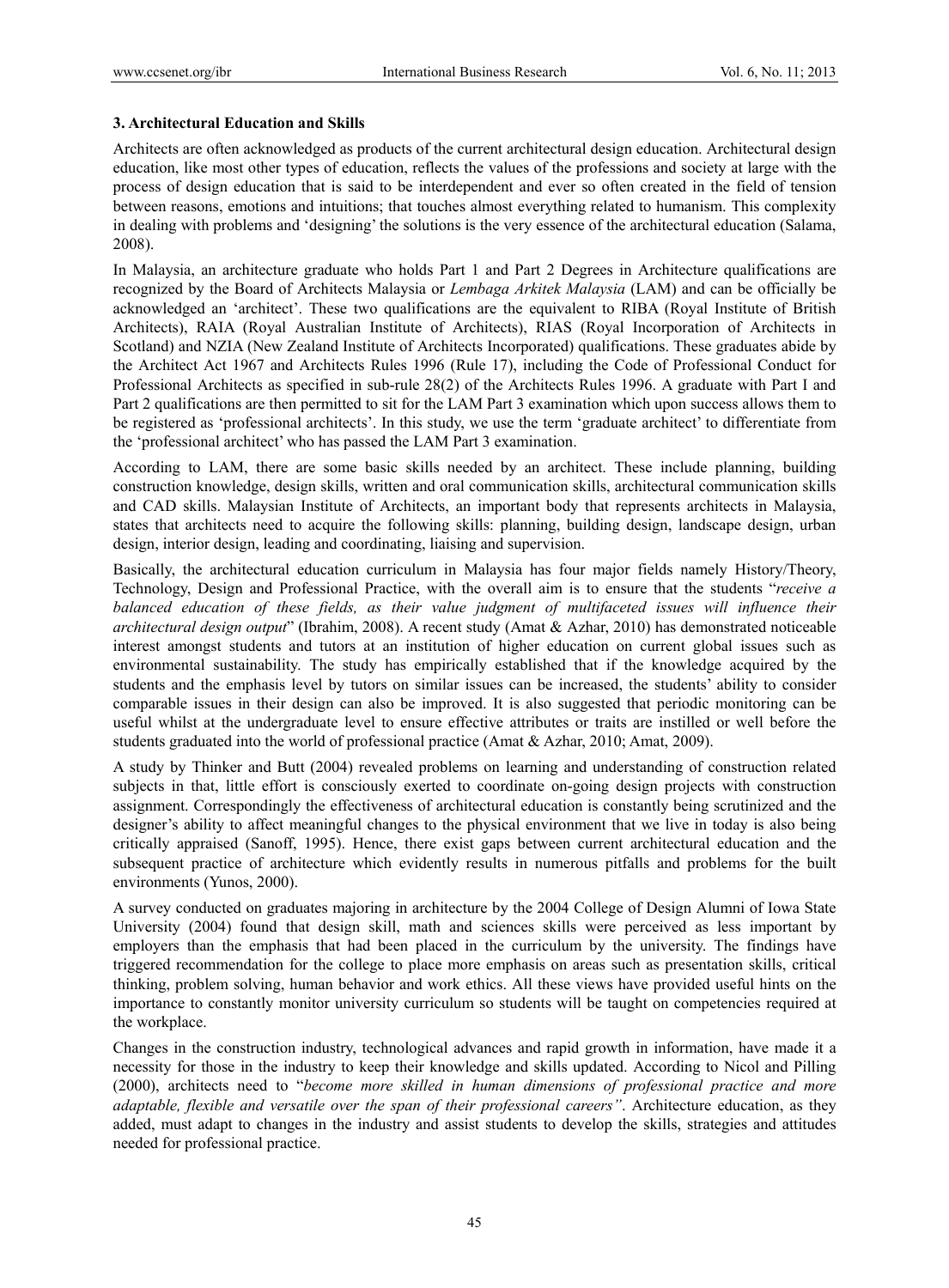# **4. Methodology**

# *4.1 Data Gathering and Compilation*

The requirements highlighted by the industry are a major means of indicating the requirements of potential employees (Kennan et al., 2008). As a method of profiling the three competencies of graduate architects, which are knowledge, skills and attributes, data from job advertisements or advertisements, were collected, compiled and analyzed. For this purpose, local online job advertisements from e-recruitment sites, company websites and niche sites, such as PAM, were collected and analyzed.

Since the position of a graduate architect is the focus of this study, careful selection of relevant advertisements were made. First, only advertisements with job positions suitable for Part 1 and Part 2 Degree holders were selected. Noticeably, different job titles were used in the advertisements, including Graduate Architect, Architect, Assistant to Architect, Design Architect, Project Architect, Junior Architects, Assistant Architect and Resident Architect. Secondly, only advertisements that required working experience of up to 3 years were considered.

## *4.2 Respondents*

Based on the information, the expectations of the industry were compiled and tabulated. In total, 78 job advertisements were collected throughout a month period. Based on this screening exercise, 36 advertisements were excluded from further analysis and content analysis was conducted only on 32 advertisements. It should be highlighted that the advertisements had varied information stated in the text. For example, some advertisements were more detailed and longer than others. This inconsistency may be attributed to organizational factors such as the size and reputation of the firm.

## **5. Findings and Discussion**

Based on the tabulated information, a list of knowledge, skills and personal attributes was produced. Table 1 to 3 illustrate the frequency distribution chart of the findings according to the components. The results are ranked in descending order of prevalence.

# *5.1 Knowledge*

The content analysis of the job advertisements has revealed a list of knowledge deemed important by the industry. Based on the list, the knowledge can be segregated into five main categories namely "construction details and drawings", "architectural practice", "project management/execution" and "knowledge in materials". The findings are summarized in Table 1.

| Knowledge                                   | $\%$ |
|---------------------------------------------|------|
| Construction details and drawings           | 31.3 |
| Project management/execution                | 12.5 |
| Contract Management                         | 9.4  |
| Building contract                           | 6.3  |
| Knowledge in materials                      | 6.3  |
| Local laws (Planning Act, Building By-Laws) | 6.3  |
| Authorities' submission                     | 3.1  |
| Visualization technique                     | 3.1  |

|  |  |  | Table 1. Important knowledge of graduate architects |
|--|--|--|-----------------------------------------------------|
|  |  |  |                                                     |

As shown in the table, knowledge on construction details and drawings was stated in almost a third of the advertisements (31.3%), making it the most important knowledge required by the employers. This was anticipated since the bulk of most building design commonly involves laborious production information work and drawings. The high importance placed on this knowledge also mirrors the tools of the trade where the means to communicate a designer's ideas are through drawings. Our finding identified the necessity for graduate architects to possess knowledge on construction details and drawings before they enter the job market.

The finding also revealed that knowledge on project management/execution was the second highest (12.5%) mentioned in the job advertisements. The demand for knowledge in project management hinted that employers are progressively placing a high value on the ability of employees to handle project management albeit in a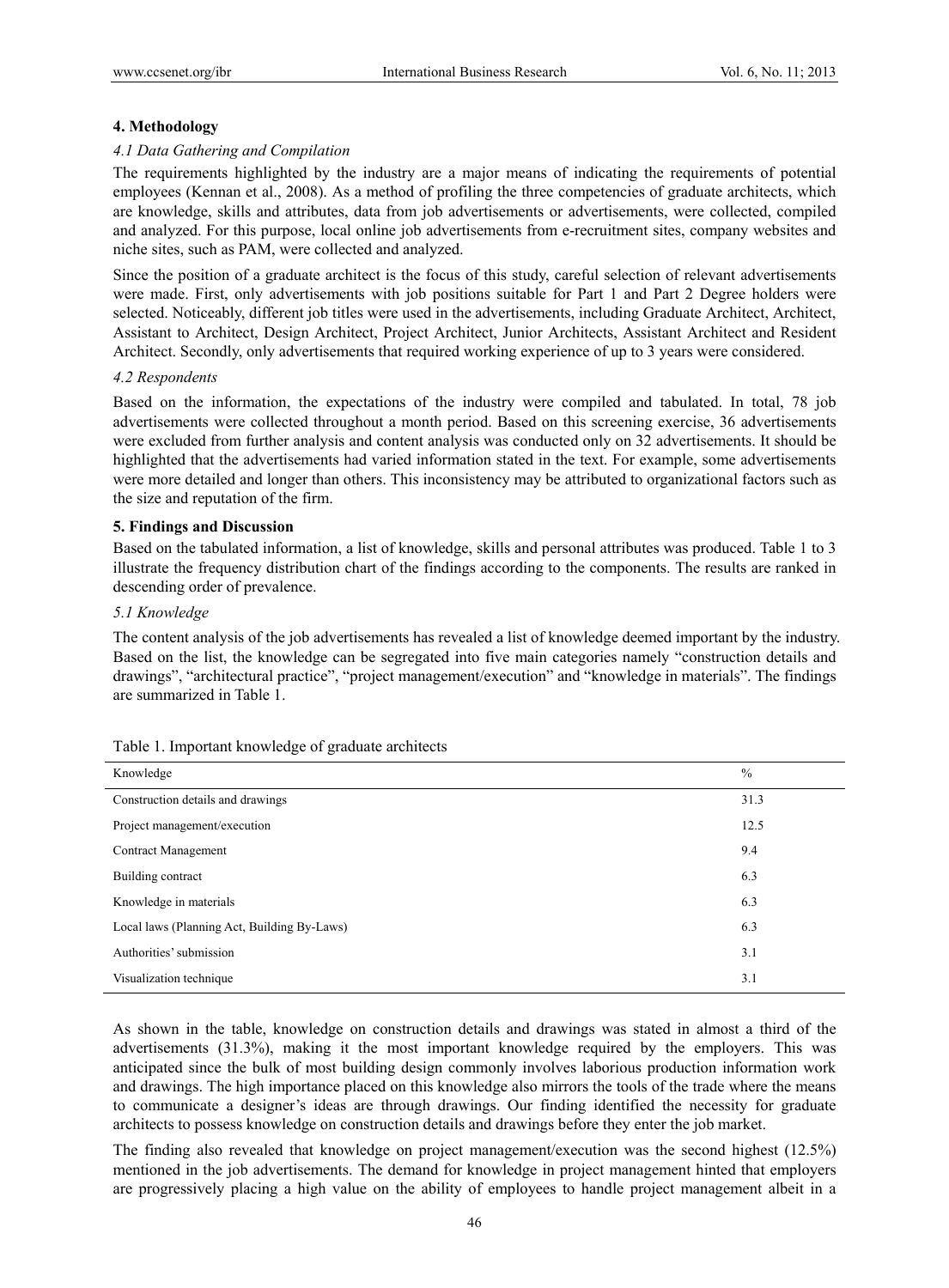limited capacity. Knowledge on contract management was the third highest (9.4%) stated by the employers. This indicates that although they are normally undertaken by senior partners, junior architectural assistants are also expected to assist matters related to contract management.

It is rather interesting that knowledge on building contract and local laws appeared in only 6.3% of the advertisements. This suggests that both lines of knowledge, which are related to contract implementation and management, are not highly required at the graduate architect level. One possible explanation for this could be due to the responsibility of handling matters related to contract management which are within the portfolio of senior/experienced architects and not under the portfolio of junior staff. Knowledge in materials was reported at only 6.3% of the advertisements, suggesting it is not a highly required skill for graduate architects. Knowledge in materials is not perceived as crucial as in the usage of materials in the construction industry. This trend has remained relatively the same over the years.

This study has also identified two lines of knowledge which surprisingly, are in low demand by the employers. In particular, knowledge on authorities' submission has been found to be minimally cited (3.1%) in the job advertisements. The low requirement for such knowledge may be due to the tendency for firms to assign the submission task to their technicians/draftsmen rather than junior architects. A similarly low percentage (3.1%) has been given to knowledge on visualization technique. Although this is rather unexpected, such knowledge may not be critical to be possessed by graduate architects as the task can easily be outsourced to affordable and professional graphic artists. With this option, it basically reduces the need for a firm to employ full time 3D/graphic visualizers.

# *5.2 Skills*

Based on the analysis of the job advertisement content, various skills have been found to be perceived as important by the employers to be acquired by graduate architects. In general, the skills can be divided into two main categories: hard skills and soft skills. Hard skills are technical skills required for a person to carry out relevant tasks on the job domain. Alternatively, soft skills or people skills are about communicating with other another. This includes listening, speaking, giving feedback, participating in meeting, and problem solving or resolving conflicts. Such skills although observable, are difficult to quantify and measure. Table 2 shows the results for hard skills.

| Hard skills                        | $\frac{0}{0}$ |
|------------------------------------|---------------|
| Design skills                      | $50.0\,$      |
| Computer-Aided Design (CAD) skills |               |
| AutoCad                            | 75.0          |
| 3D Studio Max                      | 43.8          |
| Adobe Photoshop                    | 43.8          |
| Sketch UP                          | 34.4          |
| Revit                              | 12.5          |
| $3\mathrm{D}\, \mathrm{CAD}$       | 9.4           |
| ArchiCAD                           | 6.3           |
| 3D Drawing (General)               | 6.3           |
| Shop drawing                       | 3.1           |
| Illustrator                        | 3.1           |
| Artlantis                          | 3.1           |
| Other skills                       |               |
| Microsoft Office                   | 15.6          |
| MS Project                         | 3.1           |

Table 2. Important hard skills of graduate architects

On hard skills, the list can be further segregated into design skills, computer-aided design skills and others.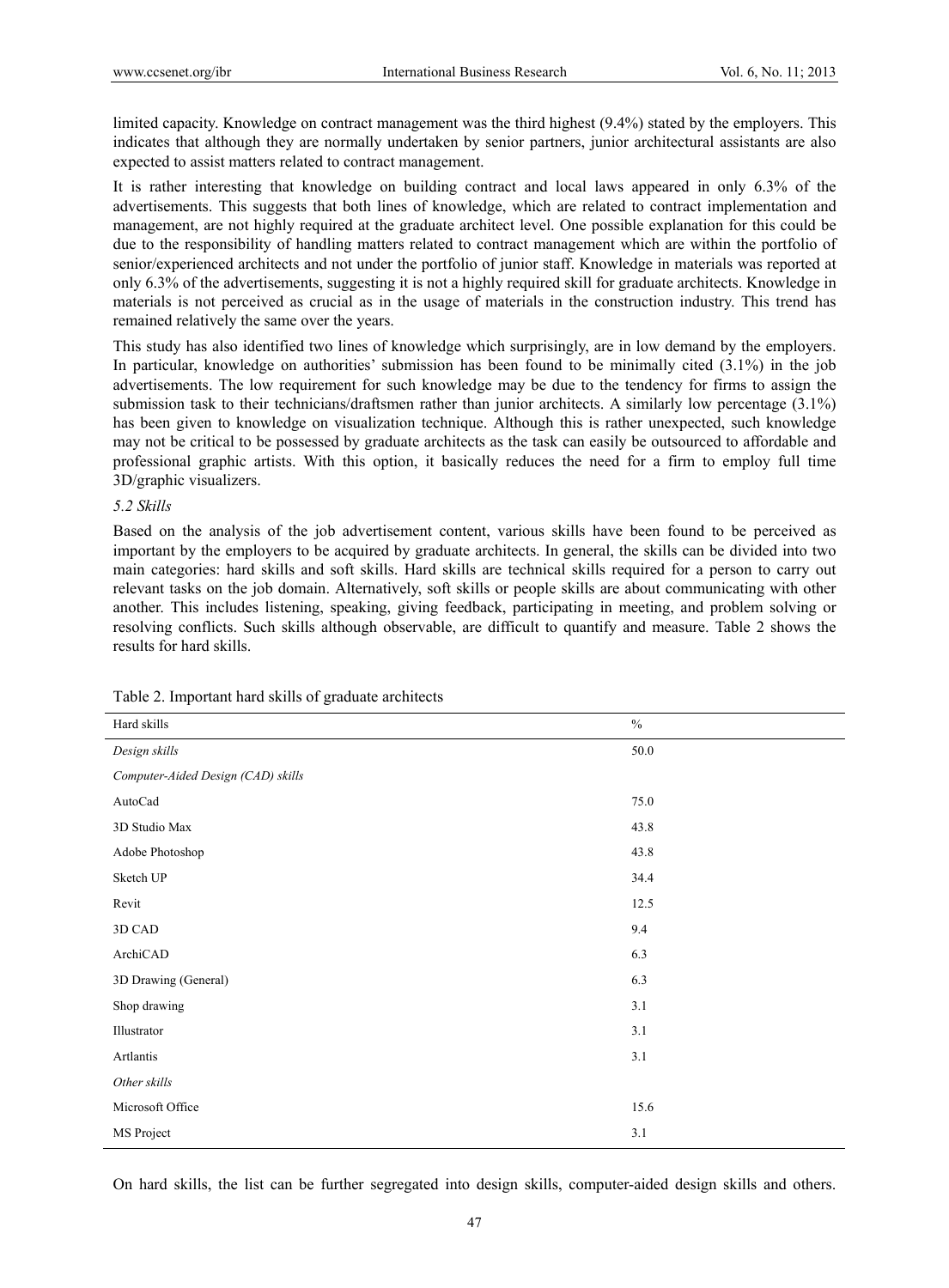Design skills, as shown in Table 2, appeared in half (50%) of the advertisements. The fact that it was not mentioned in all the advertisements is rather unexpected as design skill is the core activities of any architectural practice. One possible explanation for this is that it is an accepted assumption for all graduate architects to have already acquired the necessary skills in design. It is also possible that employers have already managed to have an organization of highly skilled employees but still lacking that final 'piece' to complement in creating a 'better' and more 'holistic' design team.

For computer-aided design (CAD) skills, the most frequently cited was AutoCAD (75%). This indicates that AutoCAD is probably the most common CAD programmes were used by architectural firms in Malaysia. Proficiency in AutoCAD is therefore highly sought after by architectural firms. Besides AutoCAD, 3D Studio Max (43.8%), Adobe Photoshop (43.8%) and Sketch-up (34.4%) were also highly cited in the advertisements. In general, our findings have highlighted on the actual extensive use of the technology at local architectural practices in Malaysia. Other computer-aided design tools mentioned include Revit 3D CAD, ArchiCAD, Shop drawing, Illustrator and Artlantis. This study also found that a small percentage of firms did not state specific CAD skills but put 3D Drawing in general as one of the basic requirements. Additionally, the analysis also revealed the importance of having skills in Microsoft Office such as Word, PowerPoint and Excel. A small percentage of companies also look for graduates with skill to conduct MS Projects.

Table 3 shows the results for the soft skills category. As shown, communication skill has been found to be most frequently cited (28.1%) in the job advertisements. The findings showed that the industry is emphasizing the requirement for good communication skills in their recruitment effort. The findings also revealed that other soft skills frequently cited were presentation skills (25%) and interpersonal skill (18.8%). In addition, the employers also stated leadership skills and time management skills (9.4% respectively) as required in their job advertisements.

| Soft Skills     | $\%$ |
|-----------------|------|
| Communication   | 28.1 |
| Presentation    | 25.0 |
| Interpersonal   | 18.8 |
| Leadership      | 9.4  |
| Time management | 9.4  |

Table 3. Important soft skills of graduate architects

Clearly, the findings on soft skills requirements suggest that the ability to communicate effectively is highly sought after by the industry. The demand for interpersonal skills indicated that employers are placing a high value on the ability of employees to work well with others and in groups. Presentation skills are required as graduate architects are required to give presentations to clients on a frequent basis. The requirements for good time management skills and leadership skills seem are also expected considering graduate architects are often required to ensure timely completion of assigned tasks and projects within a limited time and potentially limited supervision.

In general, the required soft skills identified in this study fairly portray the duties of a graduate architect which likely involved continuously report writing on work progress as well as dealing with clients, construction contractors, engineers, quantity surveyors and authorities throughout the entire construction process. All these duties require them to be able to communicate, interact, present, lead and manage time well. The soft skills side of graduate architects is crucial as it may influence their ability to plan and organize projects as well as to delegate and direct tasks as required. Overall, a high percentage of the job advertisements indicated not only the expected requirement for hard skills (design skills and computer-aided design skills), but also other complementary soft skills which could determine the success or failure of the candidate to be offered the job as advertised.

# *5.3 Personal Traits*

Table 4 shows the frequency distribution chart of the findings with regards to personal attributes. The findings revealed "able to work independently/with minimum supervision" (40.6%) as the most sought after attribute, followed by "team player" (15.6%) and "able to work under pressure" (9.4%). The demand for individuals with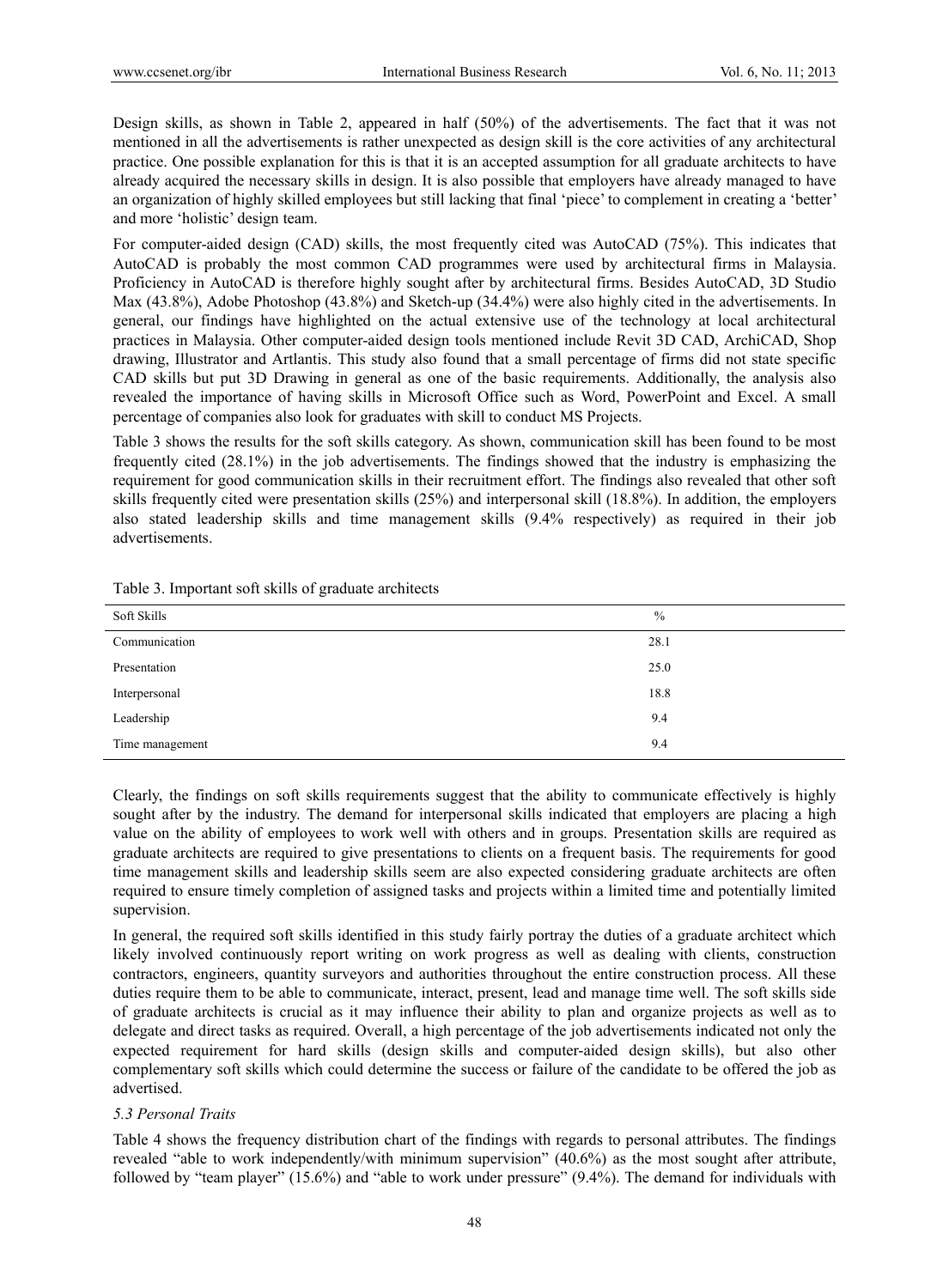these traits hinted that employers are placing high importance on the ability of graduate architects to be able to work under pressure both independently as well in a team. These findings are expected as architectural field involves various stages of works from inception to completion. The traits that were also mentioned included "flexible and open attitude", "willing to learn", "creative" and "proactive". Although these traits appeared in only 3.1% of the advertisements, the findings revealed that employers were also looking for individuals who were self-motivated, matured and responsible as well as and possess positive attitudes.

| Personal Attributes         | $\frac{0}{0}$ |
|-----------------------------|---------------|
| Able to work independently  | 40.6          |
| Team player                 | 15.6          |
| Able to work under pressure | 9.4           |
| Flexible and open attitude  | 6.3           |
| Willing to learn            | 6.3           |
| Creative                    | 6.3           |
| Proactive                   | 6.3           |
| Self-motivated              | 3.1           |
| Matured                     | 3.1           |
| Responsible                 | 3.1           |
| Positive attitude           | 3.1           |

| Table 4. Important skills of graduate architects |  |  |  |  |  |
|--------------------------------------------------|--|--|--|--|--|
|--------------------------------------------------|--|--|--|--|--|

#### **6. Recommendations**

This study documents an initial effort to understand important competencies of graduate architects from the perspective of employers. Job advertisements were compiled and analyzed as means of collecting data for the study. Several key knowledge, skills and personal attributes have been found to be highly sought after by employers. The knowledge, skills and traits that were found to be important were not only common competencies or design skills but more so for personal traits such as being able to work independently and also the ability to work as part of a team.

Several interesting points have been gathered based on the findings. First, evidently graduate architects are expected to have many specialized knowledge pertinent to the industry. This knowledge should therefore be developed through formal education. To have a 'balanced education' may well means to have exposure and knowledge on relevant subjects during the learning process. Diverse but related subjects such as critical thinking, problem solving and even current global interest on green building etc. are crucial in the training to become an architect.

Second, the findings have highlighted high requirements for graduate architects to possess computer-aided design. Since the skill of using AutoCAD was the most sought after computer skill by employers, the findings could well indicate the need for graduate architects to be adept in AutoCAD know-how. In parallel to this development, all higher learning institutions have now equipped their architectural graduates with skills of using CAD to assist them in carrying their duties as junior architect. In order for graduate architects to effectively meet the CAD needs of industry, a curriculum must be developed based on the CAD related technical skills and competencies required by the industry.

Third, findings from this study have also identified that soft skills are demanded by the employers. The top three soft skills identified in this study are communication skills, presentation skills and interpersonal skills. The study identified that currently the industry is focusing on the ability to communicate effectively and to function well as part of a team. Coupled with a demand of interpersonal skills we can clearly see that employers are placing a high value on the ability of employees to work well in groups within the organization but also externally with clients/customers. These skills are in line with the job function of a graduate architect and as such one would expect to see these skills in high demand by the industry. The high importance on soft skills suggests the need for architectural education programs to consider creative ways of developing these additional but essential skills. In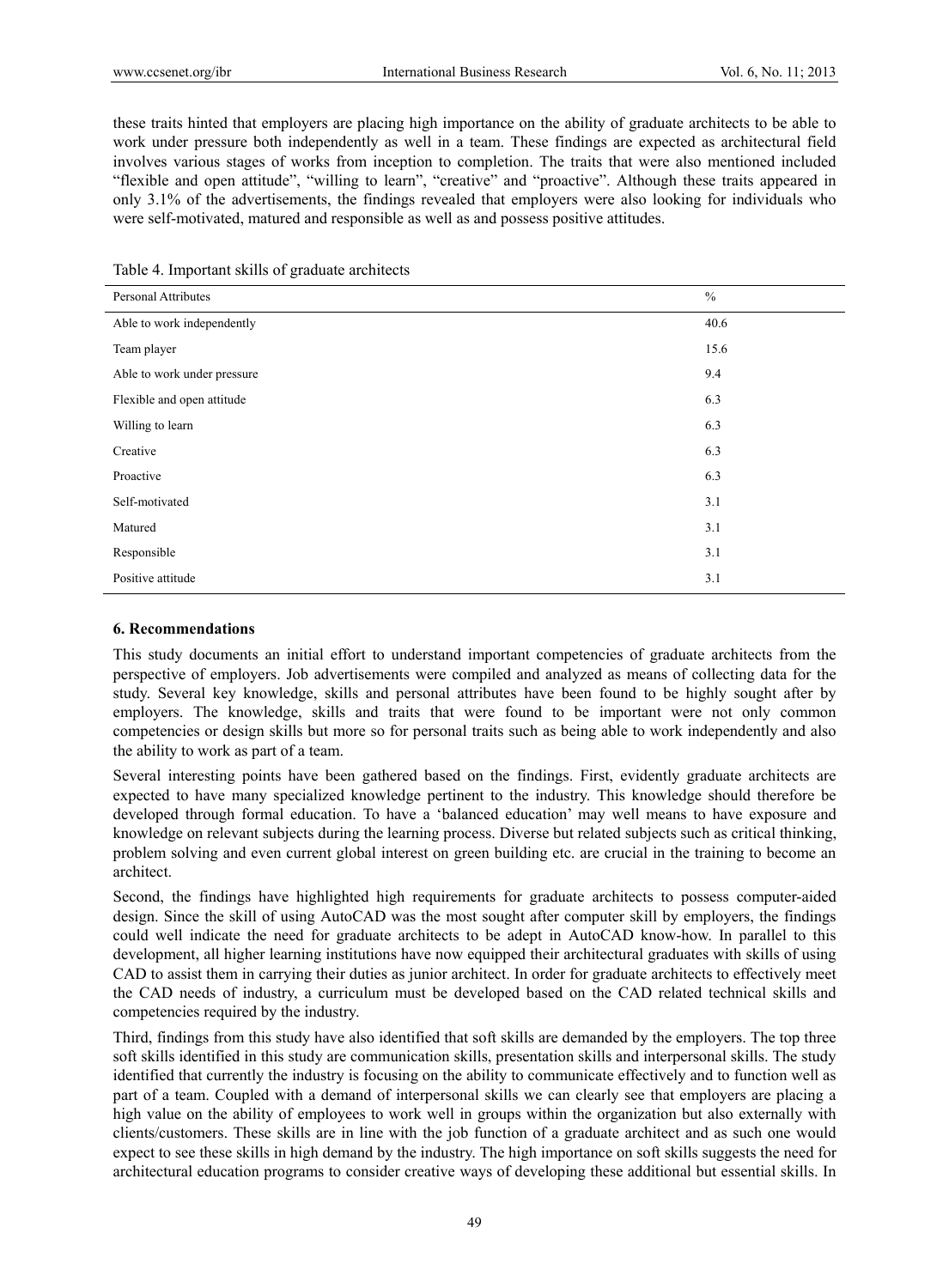general, the findings on soft skills provide evidence that architecture firms viewed soft skills as imperative in complementing graduates' hard skills.

Fourth, this study has managed to compile the attributes perceived important by the industry and thus highlighted that personal attributes are highly emphasized and sought-after by prospective employers. Specifically, the findings highlighted expectations of employers towards candidates who possess the ability to work independently. This suggests the apparent need for architecture education in Malaysia to possibly rethink in emphasizing to develop students' ability to work independently and creatively. The findings indicate that the industry demand graduate architects with not only hard skills, but also soft-skills and personal attributes to make them competent in their profession.

#### **7. Conclusion**

Overall, this paper provides the foundation for further understanding on the key competencies of graduate architects. The profile developed serves as a first step towards outlining key competencies necessary for graduate architects in Malaysia. For future research, several recommendations can be considered. Firstly, the content analysis of newspapers, magazines and online advertisements could be compiled over a longer period of time. Secondly, it is proposed that an instrument be developed based on the KSAs (knowledge, skills and attributes) discovered from the present study. Data on the importance of the competencies could then be collected from architectural firms or other stakeholders, using the instrument to further validate and strengthen the findings of the present study. In addition, a study on level of competencies of current graduate architects need to be conducted to identify potential competencies gap. Researchers should also look into the current architecture curriculum to evaluate the degree to which university curriculum is adapting to the expectation of the industry.

Development of a comprehensive competency framework can serve as a guideline for higher education institutions (HEIs) to respond to the competency requirements by the industry and consequently in understanding how well they have prepared or equipped their graduates for employment. This can later assist HEIs to further improve their academic curriculum structure to meet the needs of this highly competitive industry. This framework could also offer assistance in providing prospective employers and practitioners with the basis for the recruitment and selection of future fresh graduate architects.

#### **References**

- Amat, S. C., & Azhar, K. (2010). *Integrating Environmentally Sustainable Construction in the Architectural Design Studio Education at Universiti Teknologi MARA: Opportunity and Challenges.* In Proc. ICSAUD2010: issues on Global Energy Crisis and its Impact on Design, Penang.
- Amat, S. C. (2009). *Quantifying Integration Level of Sustainability Issues in Design Studio Education.* In Proc. The International Architecture and Cultural Education Exchange (IACEE2009), Institut Teknologi Bandung, Indonesia.

Australian Institute of Quantity Surveyors. (2008). *National Competency Standards for Quantity Surveyors*. Retrieved from http://www.icoste.org/AIQS%20Competencies.pdf

- College of Design Alumni Survey. (2004). Retrieved from http://archive.design.iastate.edu/FILES/alumnisurvey.pdf
- Eynde, D. V., & Tucker, S. (1997). A quality human resource curriculum: recommendations from leading Senior HR executives. *Human Resource Management, 36*, 397–408. http://dx.doi.org/10.1002/(SICI)1099-050X(199724)36:4<397::AID-HRM4>3.0.CO;2-Q
- Grzeda, M. M. (2005). In competence we trust: Addressing conceptual ambiguity. *Journal of Management Development, 24*(6), 530–545. http://dx.doi.org/10.1108/02621710510600982
- Henwood, R. (2006). *Careers in Malaysia.* Retrieved from http://www.asia.hobsons.com/regional\_outlook/careers \_in\_malaysia
- Ibrahim, N. (2008). *Sustainability and the Architectural Education: Are we there yet?* In Proc. SENVAR+ISESEE 2008: Humanity+Technology, Universiti Teknologi MARA, Malaysia.
- Jackson, D. (2010). An international profile of industry relevant competencies and skill gaps in modern graduates. *International Journal of Management Education, 8*(3), 29–58. http://dx.doi.org/10.3794/ijme.83.288
- Juhdi, N., Jauhariah, N. A., & Yunus, S. (2007). A study on employability skills of university graduates, *The Business Wallpaper*, *2*(1), 1–6.